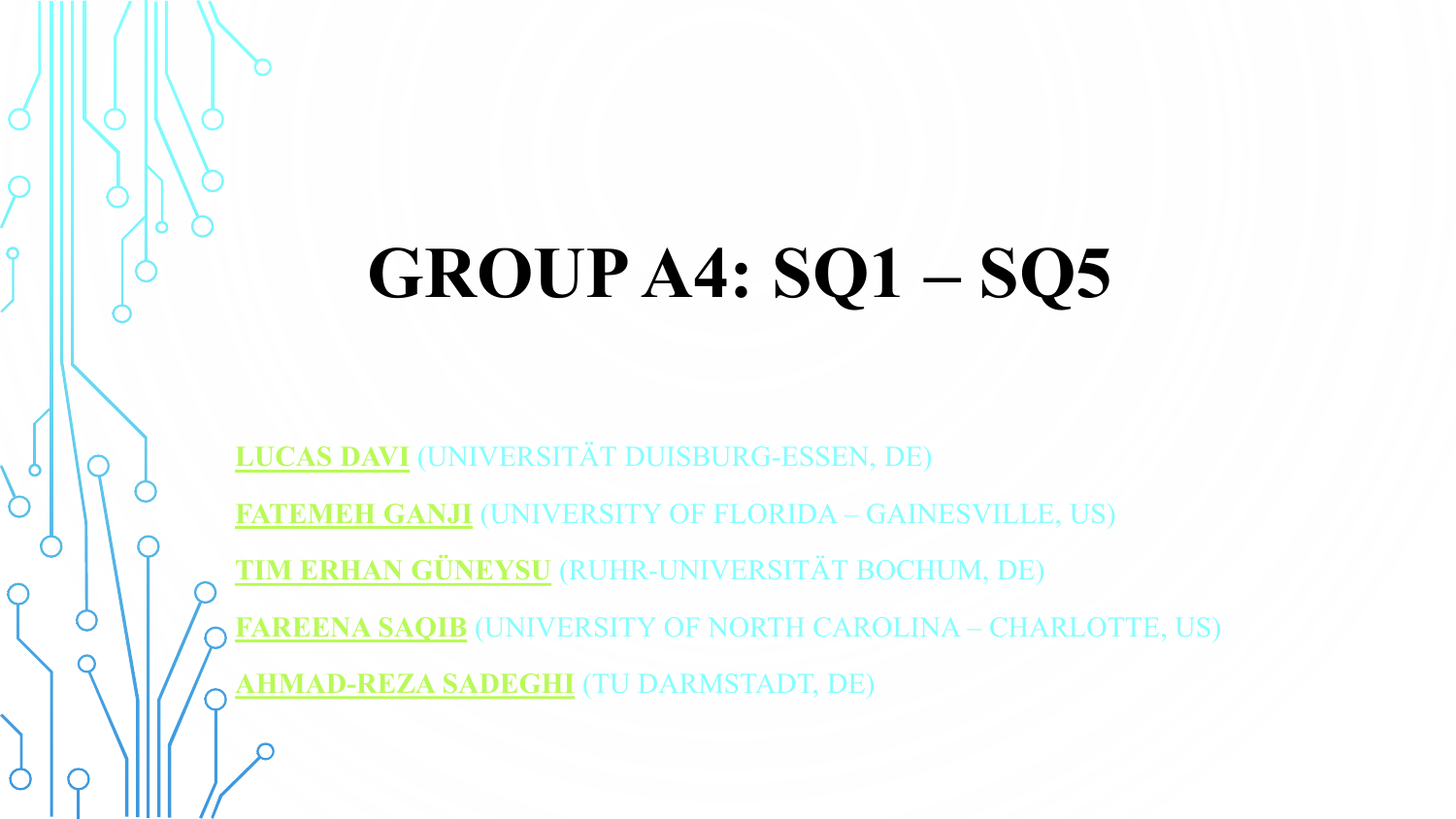### **SQ3: CAN YOU GIVE AN EXAMPLE OF A SECURITY FAILURE DUE TO INSECURE COMPOSITION**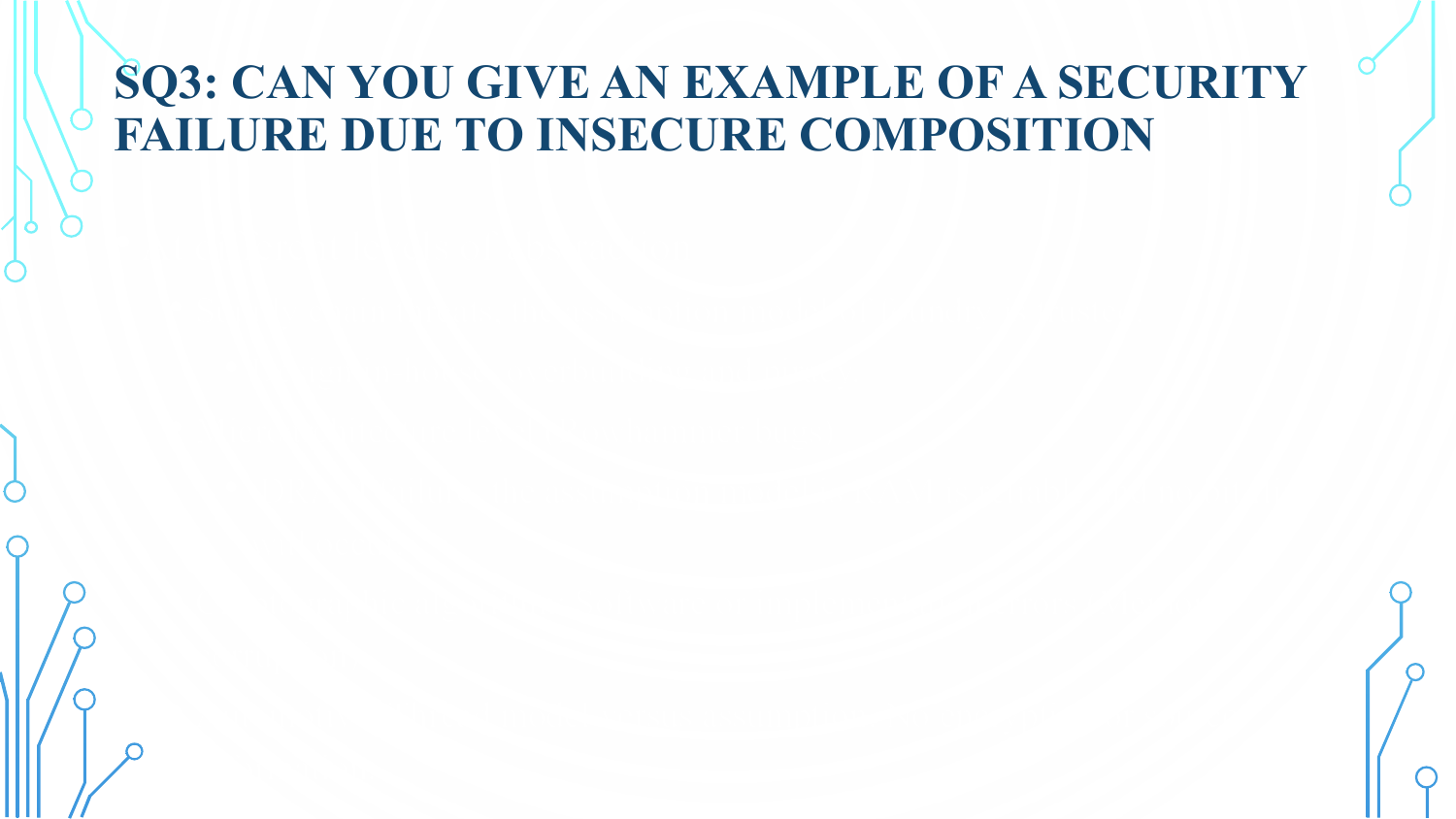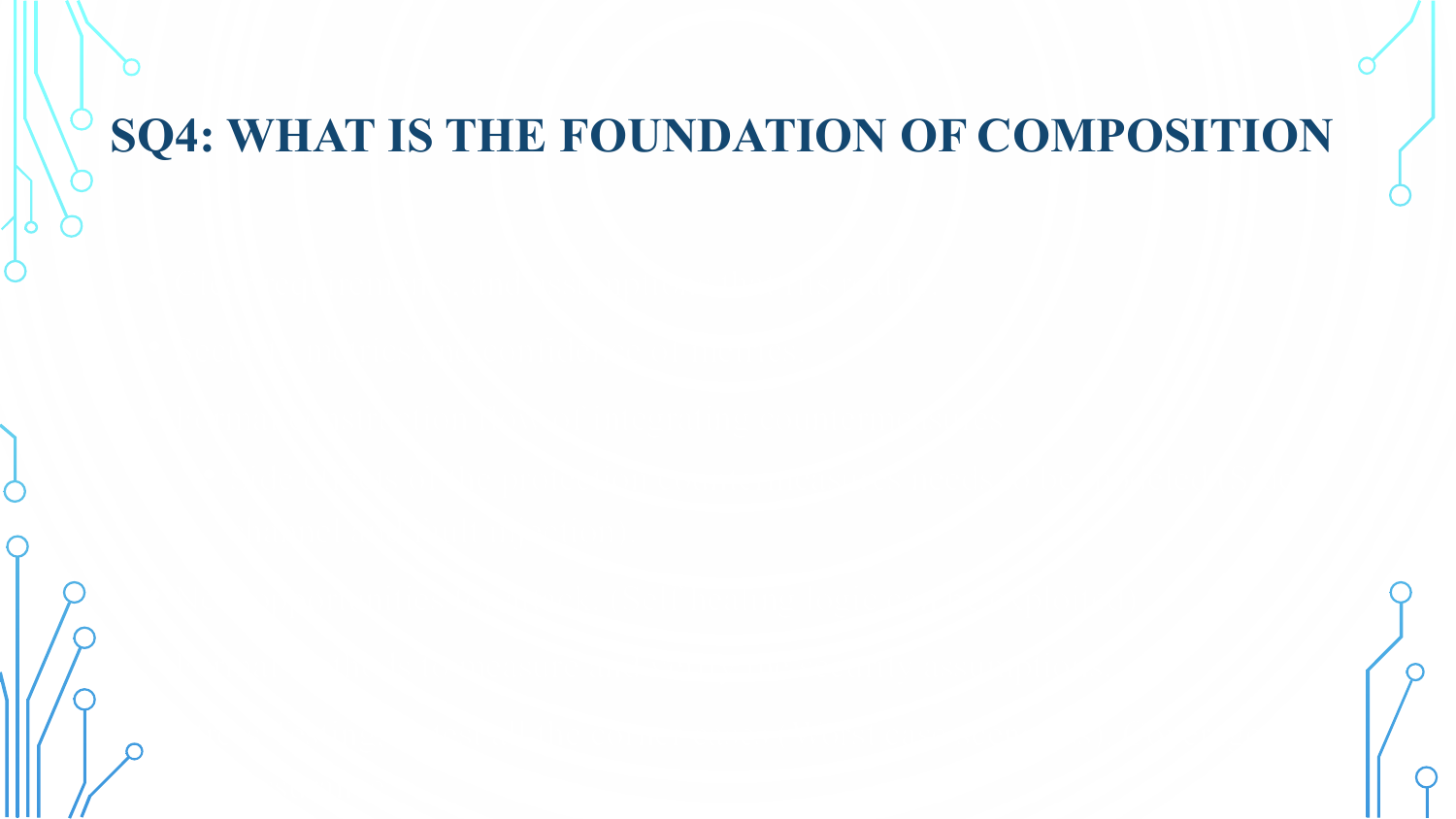#### **SQ2: WHAT DOES IT MEAN TO SECURELY COMPOSE TWO ELEMENTS**

• System level (CANBus): Abstract isolation, and standard security measures.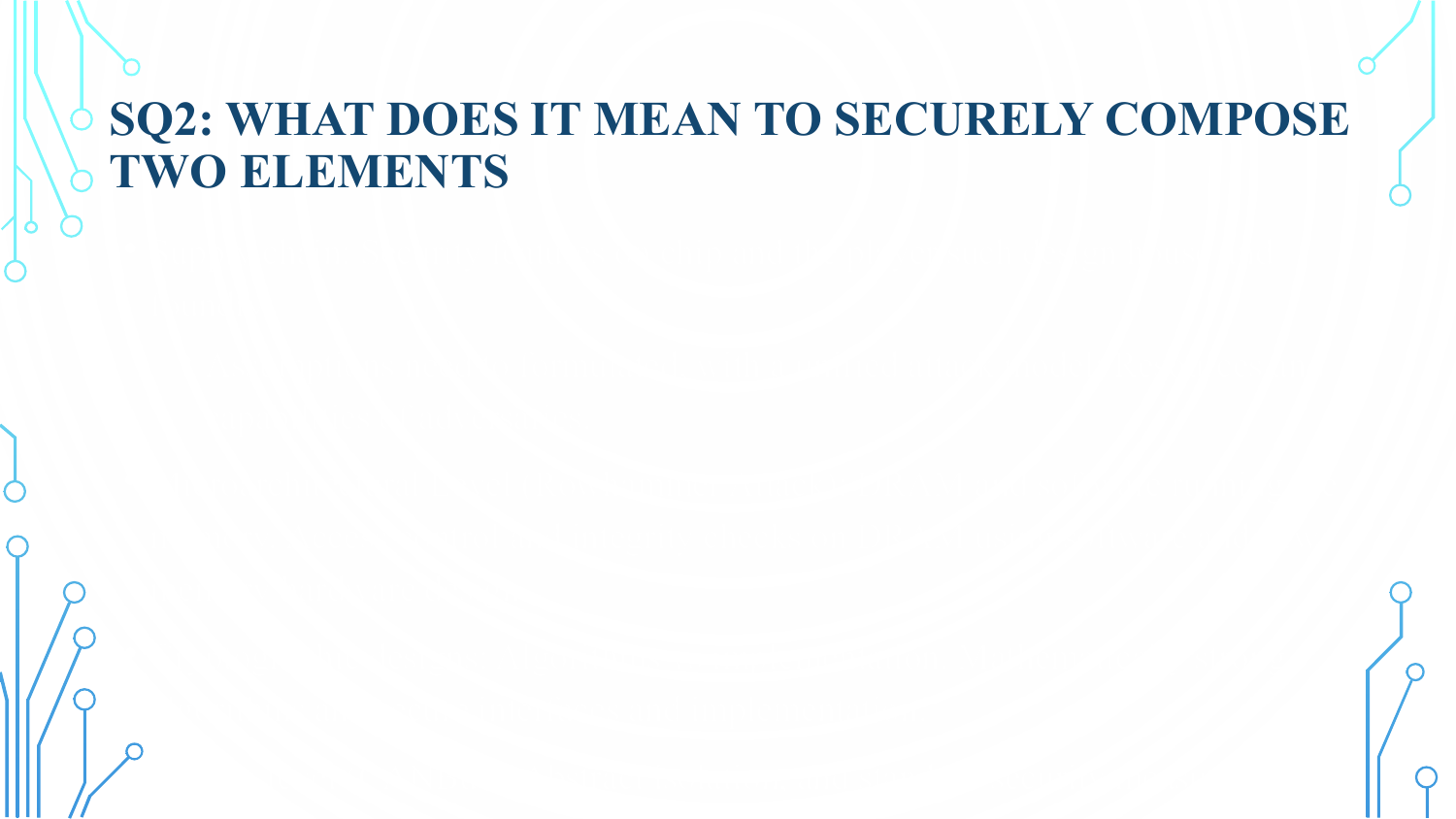## **SQ1: HOW WOULD YOU HANDLE COMPOSABILITY**

#### IDEAL WORLD REAL WORLD